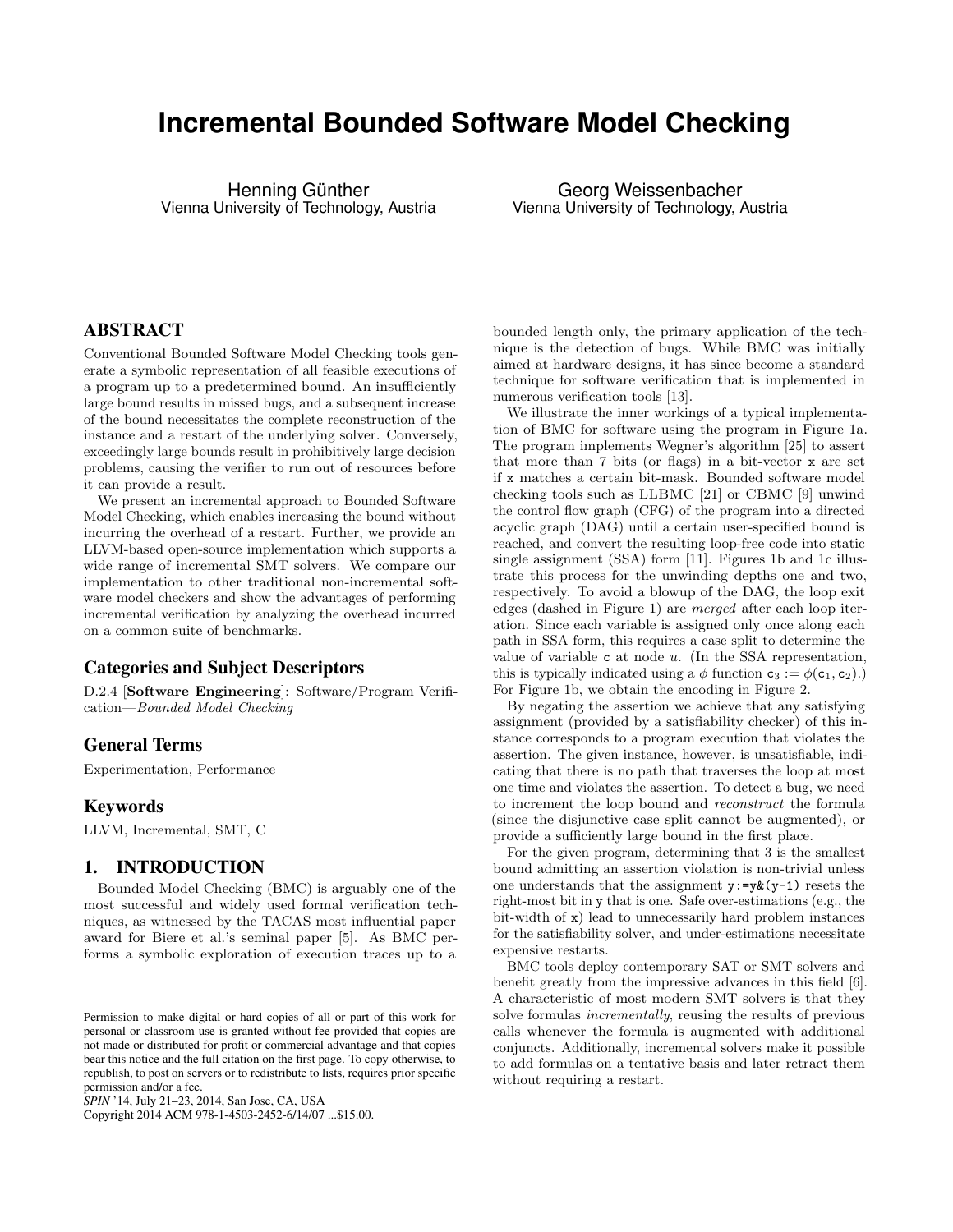

Figure 1: Incremental unwinding of a control flow graph

| $(y_1 = x) \wedge (c_1 = 0) \wedge (c_2 = c_1 + 1) \wedge (y_2 = y_1 \& (y_1 - 1))$            | (assignments)       |
|------------------------------------------------------------------------------------------------|---------------------|
| $((y_1 = 0) \wedge (c_3 = c_1)) \vee ((y_1 \neq 0) \wedge (y_2 = 0) \wedge (c_3 = c_2))$       | (case split)        |
| $((y_1 = 0) \vee ((y_1 \neq 0) \wedge (y_2 = 0))) \wedge ((x \& 42 = 42) \wedge (c_3 \leq 7))$ | (negated assertion) |

#### Figure 2: Encoding of unwinding in Figure 1b

We exploit this feature to implement a bounded software model checker that unwinds the program incrementally and terminates as soon as an assertion violation can be detected – even if the specified unwinding bound is not reached. Our method eliminates the necessity for restarts and avoids the construction of unnecessarily large SMT instances. Moreover, it relieves the user of its responsibility to provide an adequate bound. While incremental solving necessarily results in a computational overhead, the performance penalty is quickly offset by the avoidance of restarts in situations where the exact bound is not known. In addition (and unlike nonincremental tools), our technique is able to provide partial results for bug-free programs even if the specified bound is prohibitively large.

We present our incremental BMC method in Section 2 and provide an experimental evaluation in Section 3. Our implementation is available under the terms of the GNU public license version 3 (GPL3) on github (https://github. com/hguenther/nbis).

# 2. INCREMENTAL BMC

#### 2.1 Programs

A program is a directed graph  $\langle$  Locs, Stmts $\rangle$  with nodes Locs (representing the program locations including the initial location  $l_0 \in \textsf{Locs}$  and edges Stmts annotated with guarded assignments  $\langle [\gamma], \mathbf{x} := e \rangle$ , where the guard  $\gamma$  is a predicate over the program variables, and e is an expression assigned to variable x. The guard may be omitted if it is true and the assignment may be omitted if the edge is a conditional jump. The semantics of guarded assignments is determined by the predicate transformer

$$
sp(\langle [\gamma], \mathbf{x} := e \rangle, \varphi) \stackrel{\text{def}}{=} \exists \mathbf{x}_i \, . \, (\varphi \wedge \gamma)[\mathbf{x}/\mathbf{x}_i] \wedge (\mathbf{x} = e[\mathbf{x}/\mathbf{x}_i]),
$$

where i is a fresh index and  $\varphi[\mathbf{x}/\mathbf{x}_i]$  denotes the formula  $\varphi$ with all free occurrences of x replaced by  $x_i$ .

An unwinding of a program  $\langle$  Locs, Stmts $\rangle$  is a connected DAG  $\langle V, E \rangle$  with nodes V and edges E such that there exists a mapping  $\ell : V \to \textsf{Locs}$  and for every  $\langle v_1, v_2 \rangle \in E$  we have  $\langle \ell(v_1), \ell(v_2) \rangle \in \mathsf{Stmts}$ , and each edge  $\langle v_1, v_2 \rangle \in E$  is accordingly annotated with a guarded assignment  $\textsf{stmt}(v_1, v_2)$ . Moreover, there is a unique root node  $v_0 \in V$  with  $\ell(v_0) = l_0$ . Figures 1b and 1c show unwindings for the program in Figure 1a. Given an unwinding  $\langle V, E \rangle$ , the formulas  $\psi_v$  representing reachable states for each node  $v \in V$  are defined inductively:

$$
\psi_v \stackrel{\text{def}}{=} \begin{cases} \text{ true} & \text{if } v = v_0 \\ \bigvee_{\langle u, v \rangle \in E} sp(\text{stmt}(u, v), \psi_u) & \text{otherwise} \end{cases} \tag{1}
$$

This symbolic representation can be derived from the SSA form of an unwinding in a straight forward manner. An assertion assert $(\alpha)$  at node  $v \in V$  can be violated if  $\psi_v \wedge \neg \alpha$  is satisfiable, which can be easily checked using an SMT solver.

#### 2.2 Merge Nodes

The iterative expansion of a given unwinding  $\langle V, E \rangle$  results in new loop exit edges incident to the node succeeding the loop (node  $u$  in Figure 1, for instance). These nodes, which we call merge nodes, are chosen in a manner such that the resulting expanded unwinding remains cycle-free. Expanding the unwinding increases the in-degree of merge nodes  $v \in V$ and necessitates a modification of the corresponding predicate  $\psi_v$  defined above (1).

While contemporary SMT solvers allow for adding additional conjuncts to the formulas  $\psi_v$  (1), an expansion of the disjunctions for merge nodes  $v$  is not possible, thus requiring a reconstruction of  $\psi_v$  and a restart of the solver.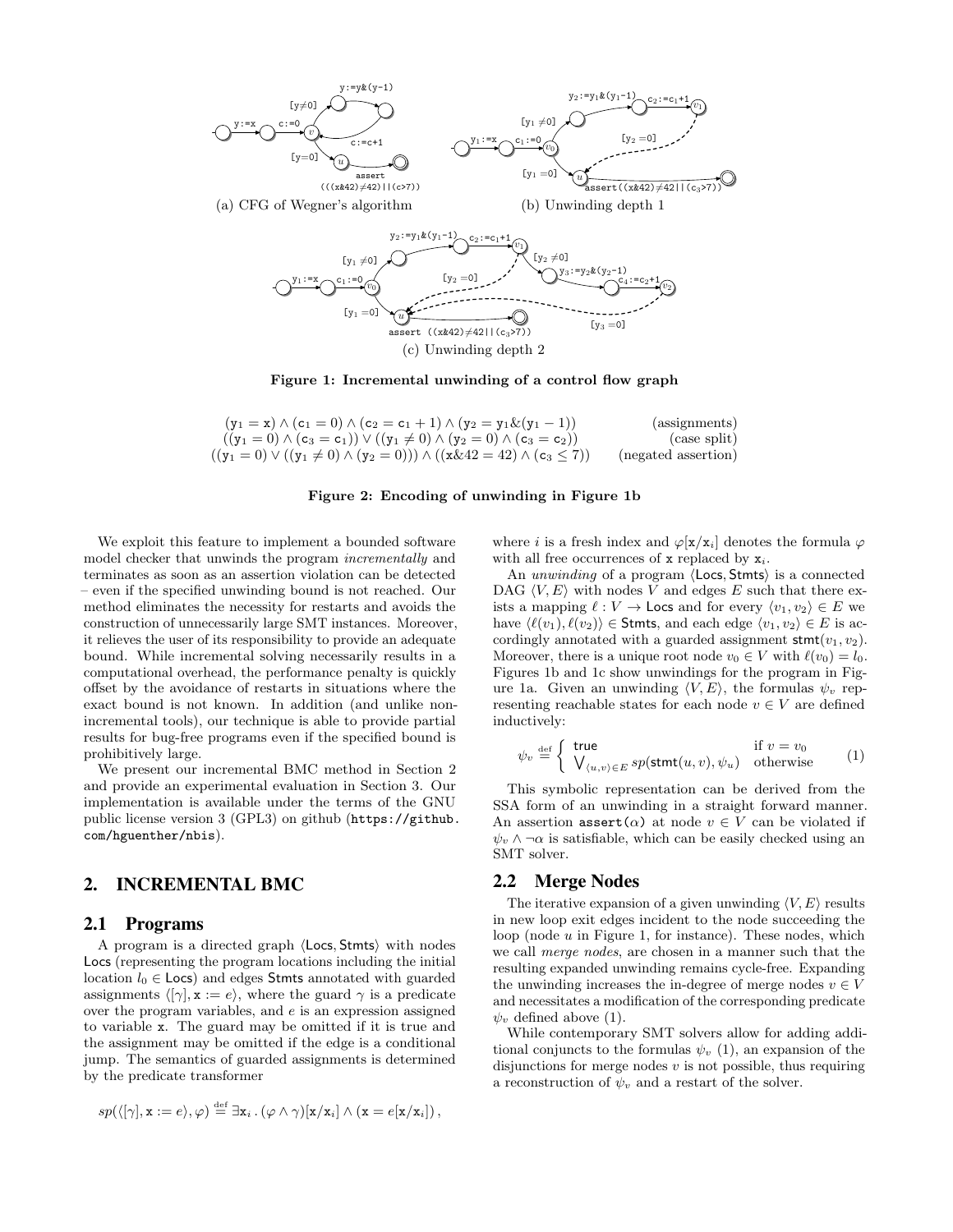#### 2.3 Incremental Representation

To avoid the problem described above, we use a symbolic representation of unwindings  $\langle V, E \rangle$  that can be extended on demand. An SSA representation of  $\langle V, E \rangle$  guarantees that exactly one version of each program variable is associated with each node v (e.g.,  $c_2$  and  $y_2$  at  $v_1$  and  $c_3$  at u in Figure 1b). We use  $x_v$  to denote the SSA version of x in scope at node v.

For each node  $v$ , we introduce a propositional activation variable  $a<sub>v</sub>$  which indicates whether the unwinding contains a feasible execution path reaching v. Given an unwinding  $\langle V, E \rangle$  in SSA form,  $a_v$  is constructed as follows:

$$
a_v \stackrel{\text{def}}{=} \begin{cases} \text{ true} & \text{ if } v = v_0 \\ p_v \vee \bigvee_{\langle u, v \rangle \in E} (a_u \wedge \gamma) \\ (\text{where } \text{stmt}(u, v) = \langle [\gamma], \_ \rangle) \end{cases} \text{ otherwise}
$$

For node  $u$  in Figure 1b, for instance, we obtain

$$
a_u = p_u \vee (a_{v_0} \wedge (y_1 = 0)) \vee (a_{v_1} \wedge (y_2 = 0)). \qquad (2)
$$

The disjunct  $p_v$  is an optional *proxy* variable which is only introduced at merge nodes. Proxy variables enable us to retroactively introduce additional incoming edges in the encoding. This technique is similar to an encoding used for LTL [17]. The expansion of the unwinding in Figure 1b to the unwinding in Figure 1c results in the constraint  $p_u =$  $(a_{v_2} \wedge (y_3 = 0) \vee p_w)$ , where  $p_w$  is a fresh proxy variable. Whenever we call the SMT solver, "dangling" proxy variables are constrained by adding a *retractable* formula  $\neg p_w$ .

Unlike in Formula 1, assignments are modeled as separate constraints:

$$
\bigwedge \{\mathtt{x}_{v}=e \,|\, \langle u,v \rangle \in E \land \mathsf{stmt}(u,v)=\langle \_, \mathtt{x}_{v}:=e \rangle\}
$$

Nodes for which the variable versions of the incoming edges disagree are annotated with  $\phi$  functions in SSA (e.g.,  $c_3 = \phi(c_1, c_2)$  for node u in Figure 1b). A  $\phi$  function for x at node v is encoded as

$$
\bigwedge_{\langle u,v\rangle \in E} ((a_u \wedge \gamma) \Rightarrow (\mathbf{x}_v = \mathbf{x}_u)) \text{ (where } \text{stmt}(u,v) = \langle [\gamma], \_ \rangle)
$$

(3)

(assuming that  $\text{stmt}(u, v)$  does not update  $x_u$ ). Formula 3 can be augmented upon expansion of the unwinding. The encoding of  $c_3 = \phi(c_1, c_2)$  at node u in Figure 1b is  $(a_{v_0} \wedge$  $(y_1 = 0) \Rightarrow (c_3 = c_1) \wedge (a_{v_1} \wedge (y_2 = 0) \Rightarrow (c_3 = c_2)),$  to which  $a_{v_2} \wedge (y_3 = 0) \Rightarrow (c_3 = c_4)$  is added upon further unwinding (Figure 1c).

Assertions are represented using propositional variables  $b_v$ which are constrained with the negated assertion condition and the activation variable of the respective node. The assertion in Figure 1 yields the constraint

$$
b_u = a_u \wedge ((\mathbf{x} \& 42 = 42) \wedge (\mathbf{c}_3 \le 7)).
$$

To check for assertion violations, we assert a disjunction over all assertion variables.

#### 2.4 Pointers and Memory

Dynamic memory accesses are implemented by maintaining a set of memory states Mem and a set of pointers Ptrs. Each memory state represents the state of the memory at a certain point of program execution and contains a set of all the allocated memory objects. Each memory object is represented by a bitvector SMT-variable and has a unique identifier. For a memory-state  $m \in \mathsf{Mem}$ , we write  $m(i)$  to refer to the

memory object identified by i. Every pointer  $p \in$  Ptrs has two attributes:

- A set of object identifiers points-to( $p$ ) which keeps track of all the objects the pointer  $p$  can potentially point to. This is required to limit the number of case splits over the objects the pointer can actually point to, which reduces the strain on the SMT solver.
- The SMT representation of the actual object identifier the pointer points to, referred to as  $\mathsf{repr}(p)$ . This can be any SMT expression such that it evaluates to one of the object identifiers in its points-to set, i.e.

$$
\bigvee_{i \in \text{points-to}(p)} \textsf{repr}(p) = i
$$

always holds.

In the following, we introduce a set of memory instructions which we use to encode constraints over Mem, Ptrs, and the program variables. As the program is unwound incrementally, the program statements are converted into memory instructions, which are then applied to successively add the corresponding constraints to the encoding.

• connect  $cm_1 m_2$  enforces the conditional equivalence of the memory states  $m_1$  and  $m_2$ . This is achieved by generating constraints such that

$$
c \Rightarrow (\forall i \, . \, m_1(i) = m_2(i))
$$

holds. Note that the quantifier can be expanded, since the number of objects  $i$  is finite.

- connect\_ptr  $cp_1 p_2$  connects the pointers  $p_1$  and  $p_2$ if the condition c holds. The memory model must generate constraints to make  $c \Rightarrow \text{repr}(p_1) = \text{repr}(p_2)$ and  $\forall i \in \text{points-to}(p_1) \ldotp i \in \text{points-to}(p_2)$  true.
- alloc  $m_1 p s m_2$  allocates a new object of size s and creates a new state  $m_2$ , which contains the new object and all previous objects of  $m_1$ . The pointer p is initialized to point to the new object. Accordingly, for the fresh object identifier  $i$  and the SMT bitvector variable  $v$ representing the new object, the instruction yields the following:

$$
\forall i' \neq i \, . \, m_2(i') = m_1(i'),
$$
  
\n
$$
m_2(i) = v, \text{repr}(p) = i, \text{ and}
$$
  
\n
$$
\text{points-to}(p) = \{i\}.
$$

• null p constrains the pointer  $p$  to point to the null object. The representation of the null object is 0 and the points-to set is empty:

$$
(\mathsf{repr}(p) = 0) \land (\mathsf{points}\text{-}\mathsf{to}(p) = \emptyset)
$$

• load  $m p r$  assigns the content of pointer p in state m into the SMT variable  $r$ . The encoding guarantees that if the representation of the pointer  $p$  matches an object identifier  $i$  then the result  $r$  will be the memory object  $m(i)$ :

 $i \in p$ 

$$
\bigwedge_{\text{oints-to}(p)} (\text{repr}(p) = i) \Rightarrow (r = m(i)) \, .
$$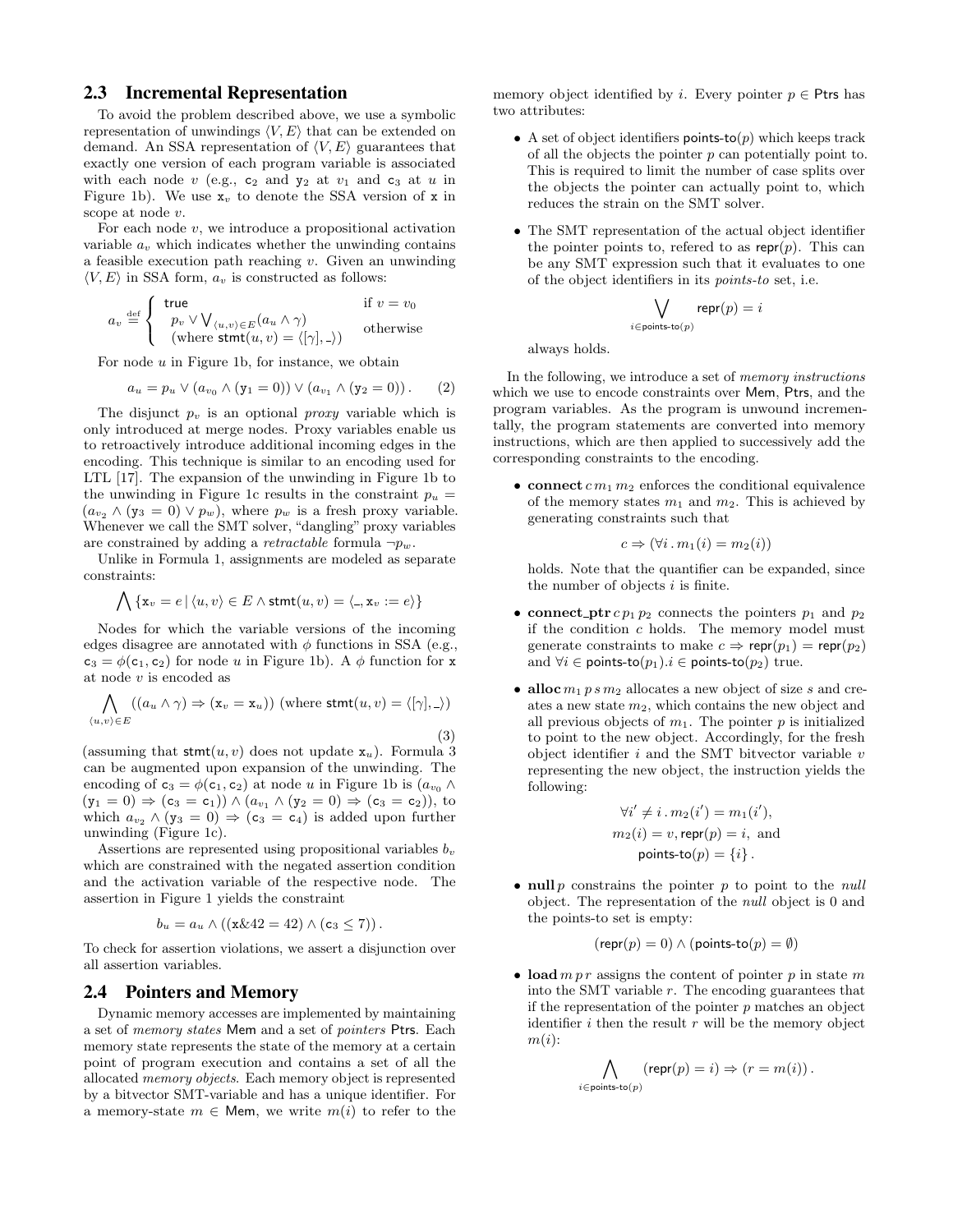



(b) Memory instructions



• store  $m_1 v p m_2$  stores the value v into the object that the pointer  $p$  is pointing to at state  $m_1$ , thus creating a new memory state. The constraint

$$
m_2(i) = \begin{cases} v & \text{if } i \in \text{points-to}(p) \land \text{repr}(p) = i \\ m_1(i) & \text{otherwise} \end{cases}
$$

is maintained for all objects i.

• compare  $p_1 p_2 r$  compares the pointer  $p_1$  and  $p_2$  for equality and stores the result in the SMT variable  $r$ , such that  $r = (repr(p_1) = repr(p_2))$  holds.

Since the points-to sets of pointers can change due to new connect-instructions, load and store instructions from or to these changed pointers have to be augmented to take the newly reachable objects into account. Consider the example given in Figure 3. Every node  $v$  in the CFG has a memory state  $m_v$  associated with it. Since the assignment  $p_0:=q_0$ does not manipulate the dynamically allocated memory, we have  $m_a = m_b$ . At the  $\langle a, b \rangle$  edge, the address of  $q_0$  gets assigned to  $p_0$ , so we use  $q_0$  instead of introducing an alias pointer.

To realize the edge  $\langle b, g \rangle$ , we must first connect the pointer  $q_0$  to the pointer  $p_3$  (associated with node g). This means that we have to initialize the *points-to* set for  $p_3$  with the one of  $q_0$ . Suppose that  $q_0$  can point to two object identifiers  $i_0$  and  $i_1$ , which are represented in  $m_b$  by the objects  $m_b(i_0)$  and  $m_b(i_1)$ . We obtain **points-to** $(p_3) = \{i_0, i_1\}$ . We also get the following constraint for the SMT instance:  $c_b \Rightarrow \text{repr}(p_3) = \text{repr}(q_0)$ . Then we have to connect the memory state  $m_b$  to  $m_g$ , which yields  $c_b \Rightarrow m_g(i_0) = m_b(i_0)$  and  $c_b \Rightarrow m_g(i_1) = m_b(i_1)$ .

Suppose that  $p_1$  can only point to the object identified by  $i_0$ . Storing 15 to this pointer creates a memory state  $m_d$  in which  $m_d(i_0) = 15$ . Connecting  $p_1$  to  $p_3$  does not change the points-to set of  $p_3$  since  $i_0$  is already contained in it. However, we get the new SMT constraint  $c_d \Rightarrow \text{repr}(p_3) = \text{repr}(p_1)$ . By connecting  $m_d$  to  $m_q$ , we only get one constraint, namely  $c_d \Rightarrow m_q(i_0) = m_d(i_0)$ , since  $m_d$  does not contain  $i_1$ .

Loading from pointer  $p_3$  at edge  $\langle g, h \rangle$  entails adding a constraint for each object identifier in points-to( $p_3$ ): repr( $p_3$ ) =  $i_0 \Rightarrow r = m_q(i_0)$  and repr $(p_3) = i_1 \Rightarrow r = m_q(i_1)$ .

Now the third incoming edge is added in step 2; suppose that  $m_e$  is empty, so the allocation creates a fresh variable v of 4 bytes and a fresh identifier  $i_2$  such that  $m_f (i_2) = v$ . The pointer  $p_2$  is created with the singleton *points-to* set points-to( $p_2$ ) = { $i_2$ } and the representation repr( $p_2$ ) =  $i_2$ . Connecting the pointers  $p_2$  and  $p_3$  now adds the new object identifier  $i_2$  into the *points-to* set of  $p_3$ , so we have to augment

the SMT formulas generated by the load instruction from  $p_3$  by the following formula:  $\mathsf{repr}(p_3) = i_2 \Rightarrow r = m_q(i_2)$ . The constraints  $c_f \Rightarrow \text{repr}(p_3) = \text{repr}(p_2)$  and  $c_f \Rightarrow m_g(i_2) =$  $m_f(i_2)$  are added as before. After adding these constraints  $r$  now represents every possible loading result of the three incoming edges.

#### 2.5 Catching Memory Bugs

To detect invalid memory accesses (either loads from or stores to null-pointers), we must generate an assertion repr(p)  $\neq 0$  for every memory instruction load m p r or store  $m_1 v p m_2$ . However, oftentimes we can actually statically infer that  $p$  can never be a null pointer. We can accomplish this by introducing a special object identifier  $i_{null}$ which identifies no allocated object but instead its presence in a points-to set signifies that the pointer can potentially be null. With this in place, we only have to generate the assertions for pointer with  $i_{null} \in \text{points-to}(p)$ .

#### 2.6 Extending the Memory Model

The memory model described above is very limited and only able to handle very simple programs without arrays, pointer indirections, casts or structs. We informally describe the various extensions implemented in NBIS to handle more complex programs here:

- *Pointer stores and loads*. To enable the memory model to store and load pointers to/from other pointers we need to extend each memory object with a points-to set. Whenever a pointer is loaded from a memory object, it inherits its points-to information from the memory object. Similarily, storing a pointer transfers its points-to information to the memory-object.
- Structures. Instead of representing each memory model with one single SMT variable, we can allow a memory object to be composed of multiple SMT variables, where each variable represents a field in structure data type.
- Arrays. While arrays of a constant size can be handled by creating an SMT variable for each array element, arrays with a variable size require more thought. We can represent arrays of dynamic size using the SMT theory of arrays with McCarthy's select and update functions to manipulate arrays. Each array is represented by an SMT array variable representing the content of the array and a bitvector variable storing the size of the array for error checking (if the array index is larger than the size variable, we detect a memory access violation).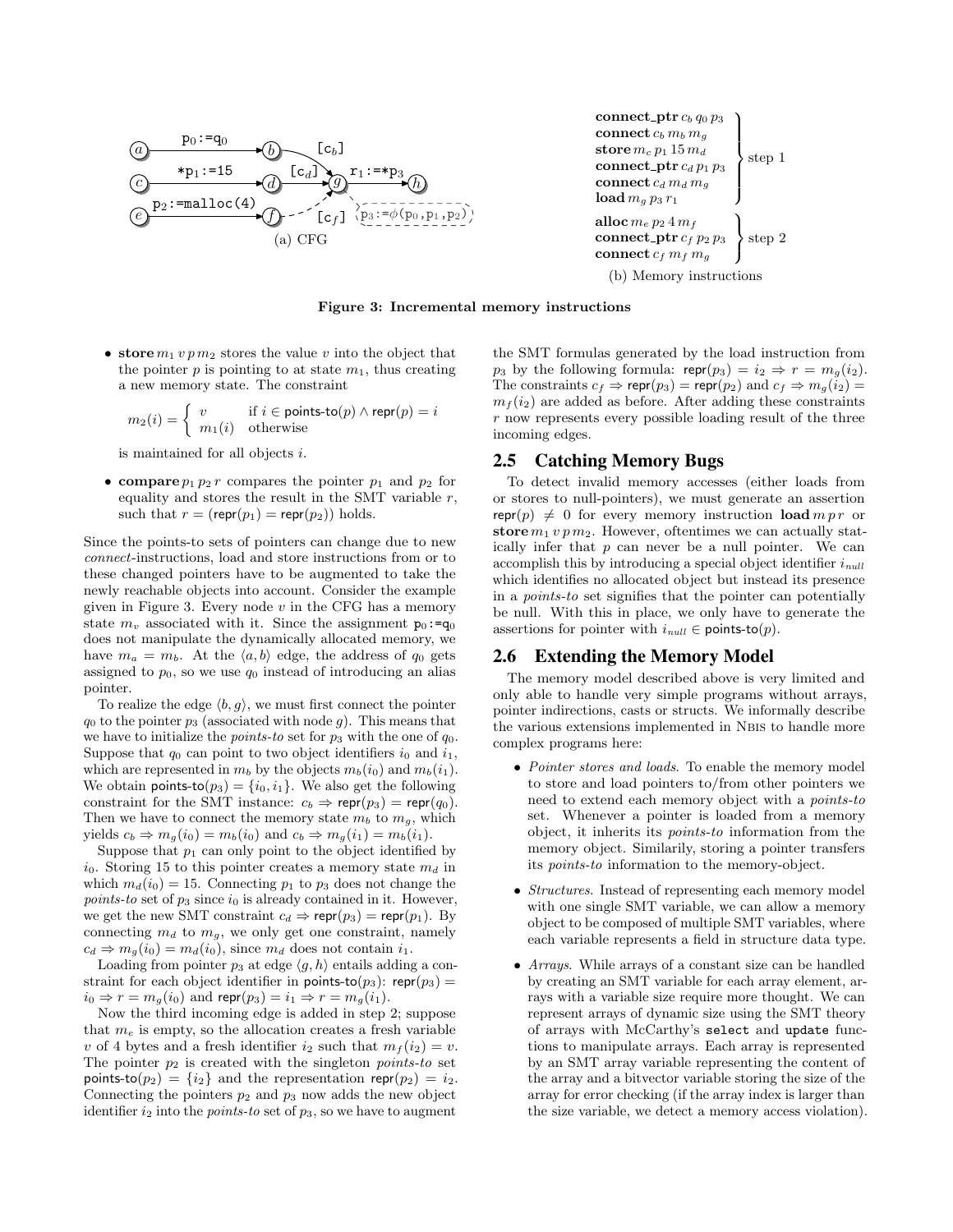Since LLVM handles all arrays as heap objects, we have to augment the symbolic representation of pointers. Instead of having the pointer representation only identify the object the pointer is pointing to, we split the pointer representation into two parts: The first part of the pointer represents the object identifier, as before, while the second half of the pointer representation can be used to represent a potential offset into the object. To avoid having to check for all possible offsets into a given object, we can also augment the points-to set of pointers with a set of offsets that the pointer can potentially represent.

- Global variables. Since global variables are implemented in LLVM as pointers to pre-allocated objects, a global variable  $v$  can be represented by an object identifier  $i_v$ which is present in every memory state and a pointer  $p_v$  which only points to the object identified by  $i_v$ . We generate a memory instruction alloc  $m_0 p_v s m_{start}$  at the beginning of the unrollment where  $s$  is the size of the global variable and  $m_{start}$  is the initial memory state for the program.
- Pointer casts. Since the C-language allows almost every possible conversion between pointers, care has to be taken to incorporate pointer casts into the memory model. For example, if the program casts a pointer to a 64-bit integer into a byte-array and accesses the pointer using a dynamic offset, the loading instruction has to generate a case split over all the byte components of the integer.

### 2.7 Optimizations

Since increasing the bound may add new incoming edges to merge nodes, it is not possible to safely infer information about the values of variables from a given unwinding. Accordingly, optimizations such as constant-propagation, elimination of overflow-checks, etc. can only be applied by performing an up-front static analysis of the program. We perform an approximate static analysis to infer the following information: (a) lower and upper bounds of variables to remove redundant array-bounds checks, (b) access and alignment information for data structures to simplify load and store instructions, (c) alias information to remove redundant checks for null-pointer accesses.

#### 3. EVALUATION

To evaluate our approach, we implemented it in a tool called Nbis, written in Haskell. Nbis uses the intermediate representation of the LLVM compiler framework [19], which simplifies the handling of the complex semantics of the C programming language. Our implementation supports a range of SMT solvers such as  $Z3$  [12], MATHSAT [8], STP [16], CVC4 [2], Yices [14], and others supporting the SMT-LIB standard [3]. The implementation is available under the terms of the GNU public license version 3 (GPL3) on github (https://github.com/hguenther/nbis).

To demonstrate the feasibility of incremental verification, we evaluated Nbis on the programs in the bitvector category of the SV-COMP 2013.<sup>1</sup> First, we compared NBIS in nonincremental mode to the state-of-the-art tools CBMC [9], ESBMC [10], and LLBMC [21]. Since CBMC relies on bitblasting and a  $SAT$ -solver, we compared it to NBIS running with the STP [16] backend. We also compared NBIS in this configuration with LLBMC, since it also uses STP as its backend. ESBMC, on the other hand, uses Z3 [12] as a solver, so we used the same solver as the backend in our comparison. Figure 4 shows the running times of these tools plotted with a logarithmic time-scale. The performance of Nbis running with STP is comparable (and often even better) than CBMC and only slightly worse than LLBMC. Comparing Nbis with ESBMC, we can see that Nbis fares better on every benchmark.

To measure the performance overhead of incremental BMC, we ran Nbis on every benchmark with different SMT-backends and compared the performance to the running time in nonincremental mode. A fair comparison between incremental and non-incremental BMC is difficult, because the run-time is influenced by the following parameters:

- 1. Unwinding depth. In the presence of a bug, the nonincremental approach is at a disadvantage if the unwinding depth significantly exceeds the depth at which the bug manifests itself.
- 2. Check interval. By default, Nbis checks for bugs after each unwinding, resulting in a significant overhead if each unwinding step only adds a small number of constraints to the instance. By increasing the number of unwindings after which a check is performed to the unwinding depth, we can enforce that only one SAT query is made, which is equal to the non-incremental algorithm.

Since it is always possible to tweak these parameters in favor of either incremental or non-incremental BMC, we measure the worst case for incremental verification:

- The bound for the non-incremental is set to the minimal depth where the bug appears. If no bug is present and a completeness threshold can be computed, it is used as the bound. Otherwise a bound of 10 is selected.
- The incremental algorithm checks for bugs after each unrolling step.

Table 1 shows the overhead of running the incremental algorithm on the problem instances, where an overhead of  $n$ means that the incremental version took  $n$  times as long to complete. Missing entries indicate a time-out, which was set to 30 seconds. The smallest overhead is highlighted.

We make the following observations:

- 1. The performance of incremental verification is contingent on the solver: There are many examples—such as "gcd 3"—where some solvers perform significantly better than the rest.
- 2. Many examples from the bitvector benchmark suite show a less-than twofold increase in execution time, even under the worst possible circumstances. This is very encouraging, as it suggests that the approach is indeed viable for a wide range of examples.
- 3. Large overheads (such as the 12-fold increase of running time in the "modulus safe" benchmark) are owed to the fact that incremental BMC prevents constant propagation in the unwinding. This problem can be mitigated by performing an up-front static analysis to detect constants. We will add this feature in a future version of Nbis.

<sup>&</sup>lt;sup>1</sup>We used the following versions of solvers: Z3 4.3.1, STP 1d89673988c7d86fc3bca1d0ab9a7497366bab04, MathSAT 5.2.10, CVC4 1.4-prerelease and Yices 2.1.0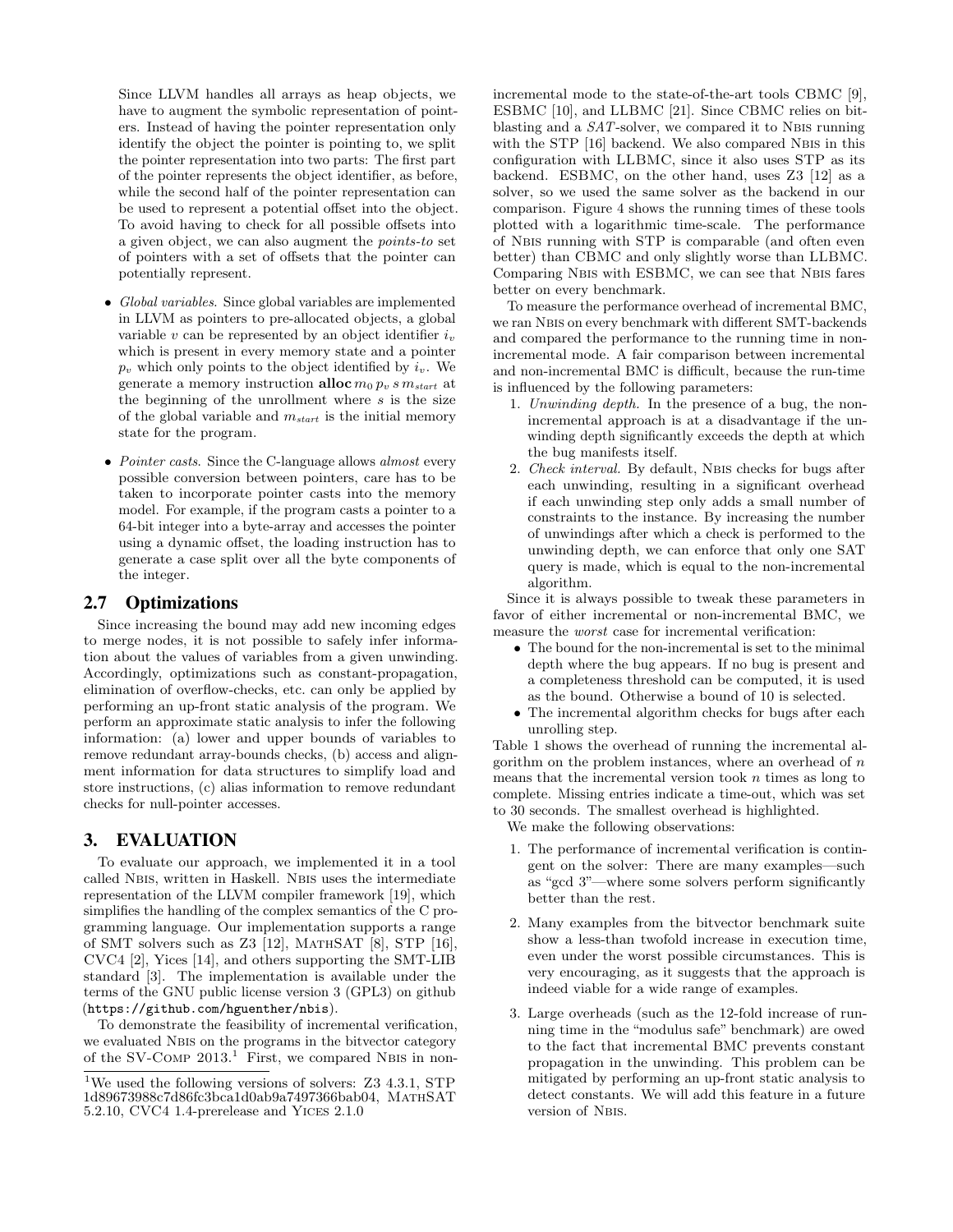

Figure 4: Non-incremental verification times



Figure 5: Runtime comparison on the "s3 clnt 2 safe" benchmark

Figure 5 illustrates the runtime variation resulting from the different performance characteristics of the SMT solvers: We ran Z3 and STP on the "s3 clnt 2 safe"-benchmark and compared the running times for each unwinding depth. While STP has a linear increase in running time both in incremental and non-incremental mode, Z3 shows a much steeper curve in incremental mode. As of yet, the reasons for these differences between solvers are unknown to the authors.

Figure 5 also illustrates that the additional cost of incremental verification amortizes quickly once the non-incremental solver is restarted for the first time: For the given example, the overhead of the incremental algorithm is never larger than the cost of restarting the non-incremental algorithm.

### 4. RELATED WORK

A number of verification tools, such as CBMC [9], ES-BMC [10], and LLBMC [21], F-SOFT [18], SMT-BMC [1] are based on non-incremental BMC. CBMC performs bitblasting and uses the SAT solver MiniSAT [15] to solve the resulting propositional problem, while SMT-BMC and ESBMC deploy an SMT solver. ESBMC and CBMC use the same front-end for parsing C-files. F-SOFT stands out as it performs several static analyses on the program in order to simplify the resulting unwinding instance. LLBMC bears the closest similarity with Nbis, since it also uses the LLVM internal representation. None of these tools allow the bound to be increased incrementally.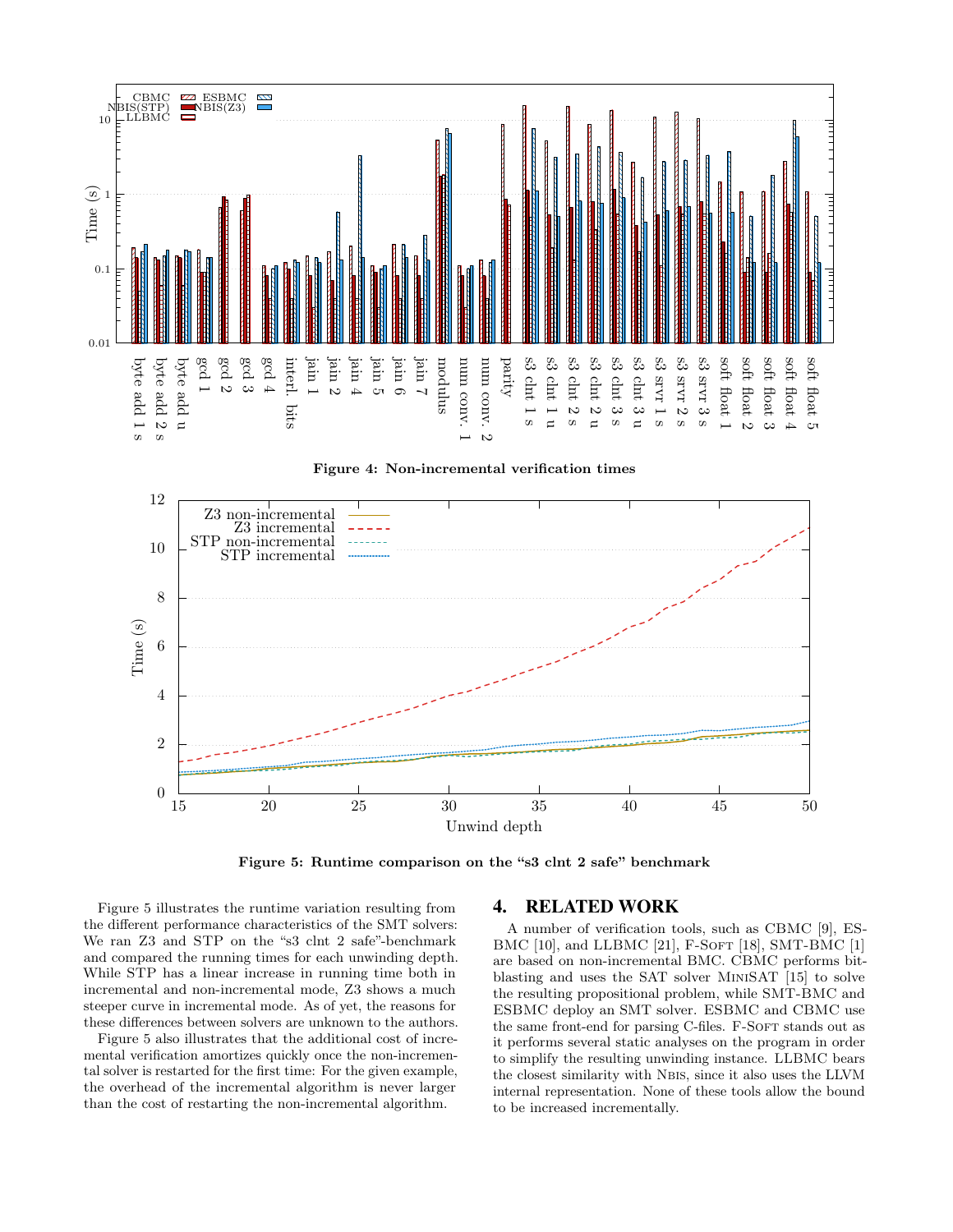Table 1: Incremental verification time overhead

|                                 |                          |            | <b>MathSAT</b>           | Boolector |      |       |
|---------------------------------|--------------------------|------------|--------------------------|-----------|------|-------|
| Benchmark                       | 23                       | <b>STP</b> |                          |           | DAC  | Yices |
| byte add 1                      | 6.8                      | 7.6        | 54.9                     | 11.5      | 11.5 | 10.7  |
| byte add 2                      | 6.5                      | $8.2\,$    | 39.1                     | 15.0      | 12.6 | 14.8  |
| byte add u                      | 5.1                      | 5.8        | 9.2                      | 47.0      |      | 6.0   |
| gcd 1                           | 1.1                      | 1.0        | 3.0                      | 1.0       | 1.0  | 1.0   |
| gcd 2                           |                          | 5.7        | 3.0                      |           | 1.3  |       |
| gcd 3                           |                          | 7.8        | 2.7                      |           | 1.3  |       |
| gcd 4                           | 1.0                      | 1.0        | 1.0                      | 1.0       | 1.0  | 1.0   |
| interl. bits                    | 1.3                      | 1.1        | 1.1                      | 1.2       | 1.1  | 1.0   |
| jain 1                          | 1.1                      | 1.3        | 1.0                      | 1.1       | 1.0  | 1.0   |
| jain 2                          | 1.0                      | 1.0        | 1.0                      | 1.3       | 1.0  | 1.1   |
| jain 4                          | 1.3                      | 1.0        | 1.1                      | 1.4       | 1.0  | 1.0   |
| jain 5                          | 1.0                      | 1.0        | 1.0                      | 1.0       | 1.0  | 1.0   |
| jain 6                          | 1.3                      | 1.1        | 1.0                      | 1.3       | 1.0  | 1.0   |
| jain 7                          | 1.2                      | 1.0        | 1.0                      | $1.1\,$   | 1.1  | 1.0   |
| modulus                         | $\overline{a}$           | 11.7       |                          |           |      |       |
| num conv.<br>1                  | 1.1                      | 1.1        | $1.0\,$                  | $1.1\,$   | 1.1  | 1.0   |
| $\overline{2}$<br>num conv.     | 1.2                      | 1.0        | 1.1                      | 1.1       | 1.1  | 1.0   |
| parity                          | $\overline{\phantom{0}}$ | 14.9       | $\overline{\phantom{0}}$ | 14.4      |      |       |
| s3 clnt 1 s                     | 5.2                      | 6.7        | 10.5                     | 2.6       |      | 2.5   |
| s3 clnt 1 u                     | 1.7                      | $2.3\,$    | 2.3                      | 1.4       |      | 1.8   |
| s3 clnt 2 s                     | 1.8                      | 1.1        | 2.0                      | 2.0       | 8.5  | 1.2   |
| s3 clnt 2 u                     | 2.7                      | 4.7        | 6.9                      | 1.9       |      | 2.2   |
| s3 clnt 3<br>S                  | 5.7                      | 7.68       | 13.5                     | 2.2       |      | 2.0   |
| s3 clnt 3 u                     | 1.3                      | 2.3        | $1.6\,$                  | 1.4       |      | 1.6   |
| s3 srvr<br>$\mathbf{1}$         | 1.7                      | 1.3        | 1.6                      | 1.9       | 6.5  | 1.5   |
| s3 srvr<br>$\overline{2}$       | 3.1                      | 4.3        | $1.6\,$                  | 1.9       |      | 1.9   |
| s3 srvr 3                       | 3.5                      | 1.8        | 4.6                      | 1.1       |      | 1.3   |
| soft float<br>1                 |                          |            |                          |           |      |       |
| soft float<br>$\overline{2}$    | 1.0                      | 1.0        | 1.0                      | 1.0       | 1.0  | 1.0   |
| soft float 3                    | 1.0                      | 1.0        | 1.0                      | 1.0       | 1.23 | 1.0   |
| soft float<br>4<br>soft float 5 | 1.0                      | 1.1        | 1.1                      | 1.1       | 1.1  | 1.1   |
|                                 |                          |            |                          |           |      |       |

Symbolic execution tools like KLEE [7] or KLOVER [20], on the other hand, incrementally unwind the paths of a program. Since these tools are typically aimed at test case generation, they aim at satisfying coverage criteria. Our approach avoids the explicit enumeration of paths by performing a block-wise unwinding that encodes all program paths in a single SMT instance by aggressively merging similar states. LAV [24], a recent LLVM-based addition to the BMC family, performs a block-wise unwinding of loops, but does not merge the branches of the unwinding. As an additional feature, LAV is able to over-approximate loops (at the cost of potential false alarms). Aggressive merging of (loop-free) paths has also proved beneficial in the context of abstraction and unbounded model checking [4].

Many symbolic execution tools are performing a different kind of incremental verification from our tool: Instead of incrementing the search depth and re-using already learned facts from previous depths, they try to use facts learned from verifying a previous version of the same program with small changes [22][26]. Other symbolic execution techniques focus on maintaining a database of already learned facts to facilitate information re-use between runs [23].

#### 5. CONCLUSION AND FUTURE WORK

We introduced a BMC approach which takes advantage of incremental SMT solvers in order to perform a gradual unwinding of the program. Incremental BMC is favorable if the specified unwinding depth significantly exceeds the depth of the bug and relieves the user of the burden to determine an adequate bound. In addition, an incremental BMC can report partial results for bug-free programs even if the specified unwinding depth is not reached.

As the presented benchmarks show, the performance of incremental bounded model checking is encouraging on many examples. We are confident that the overhead for the remaining examples can be addressed with additional optimizations (such as an up-front static analysis enabling constant propagation) in future versions of Nbis.

In addition, incremental BMC enables additional optimizations typically used in symbolic simulation: the ability to perform a query at any point during the unwinding process enables the verification tool to prune infeasible traces. This optimization will be incorporated into a future version of N<sub>BIS</sub>.

#### 6. ACKNOWLEDGEMENTS

This work was supported by the Austrian National Research Network S11403-N23 (RiSE) of the Austrian Science Fund (FWF) and by the Vienna Science and Technology Fund (WWTF) through grant VRG11-005.

#### 7. REFERENCES

- [1] A. Armando, J. Mantovani, and L. Platania. Bounded model checking of software using SMT solvers instead of SAT solvers. Software Tools for Technology Transfer  $(STTT$ ), 11(1):69–83, Jan. 2009.
- [2] C. Barrett, C. L. Conway, M. Deters, L. Hadarean, D. Jovanovic, T. King, A. Reynolds, and C. Tinelli. CVC4. In Computer Aided Verification (CAV), volume 6806 of LNCS, pages 171–177. Springer, 2011.
- [3] C. Barrett, A. Stump, and C. Tinelli. The SMT-LIB Standard: Version 2.0. In A. Gupta and D. Kroening, editors, Workshop on Satisfiability Modulo Theories, 2010.
- [4] D. Beyer, A. Cimatti, A. Griggio, M. E. Keremoglu, and R. Sebastiani. Software model checking via large-block encoding. In Formal Methods in Computer Aided Design (FMCAD), pages 25–32. IEEE, 2009.
- [5] A. Biere, A. Cimatti, E. M. Clarke, and Y. Zhu. Symbolic model checking without BDDs. In TACAS, volume 1579 of LNCS, pages 193–207. Springer, 1999.
- [6] A. Biere, M. Heule, H. van Maaren, and T. Walsh, editors. Handbook of Satisfiability, volume 185 of Frontiers in Artificial Intelligence and Applications. IOS Press, 2009.
- [7] C. Cadar, D. Dunbar, and D. Engler. KLEE: Unassisted and automatic generation of high-coverage tests for complex systems programs. In Operating Systems Design and Implementation (OSDI), pages 209–224, Berkeley, CA, USA, 2008. USENIX Association.
- [8] A. Cimatti, A. Griggio, B. J. Schaafsma, and R. Sebastiani. The MathSAT5 SMT solver. In TACAS, volume 7795 of LNCS, pages 93–107. Springer, 2013.